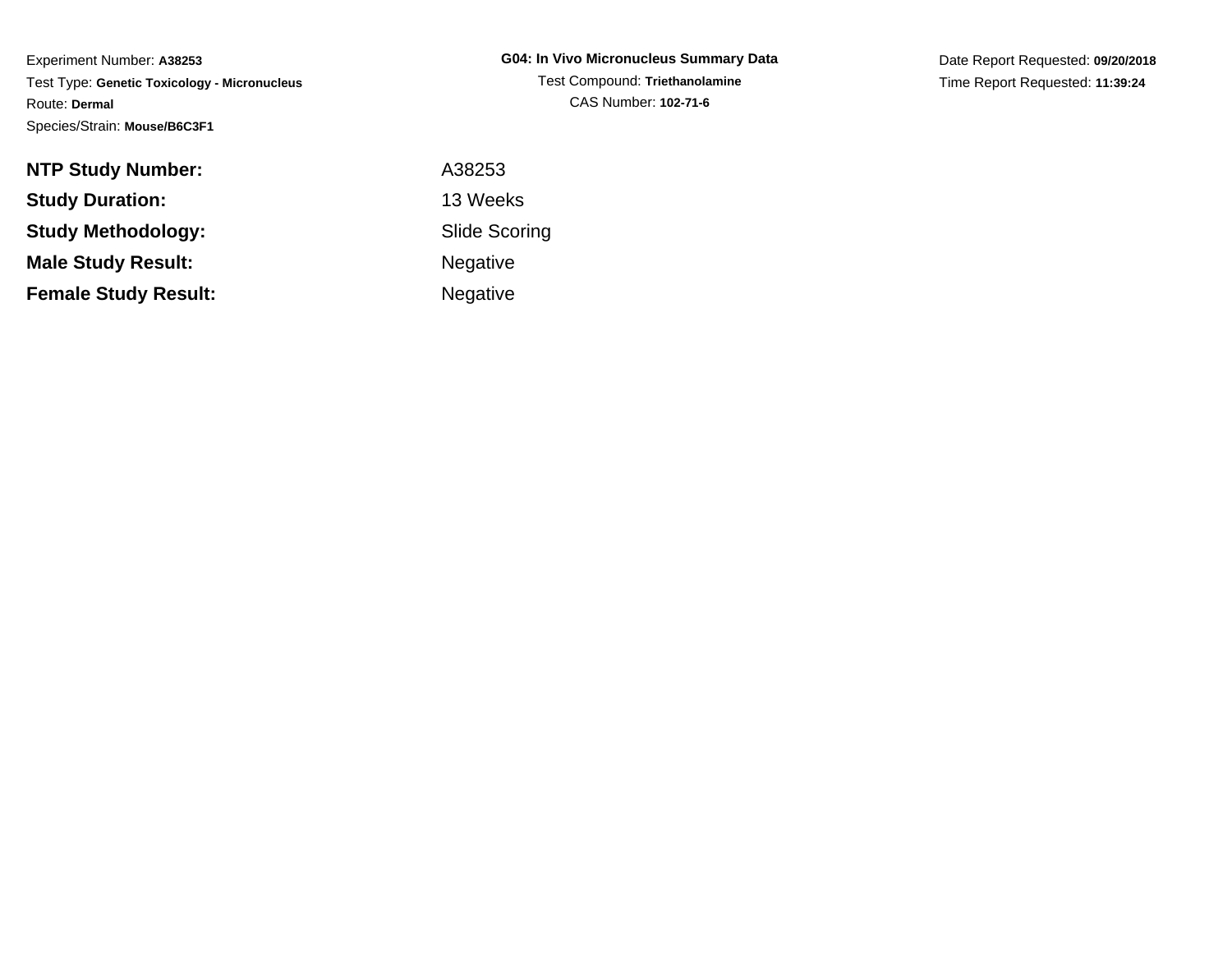| Tissue: Blood; Sex: Male; Number of Treatments: 65; Time interval between final treatment and cell sampling: 24 h |                    |                 |         |  |  |
|-------------------------------------------------------------------------------------------------------------------|--------------------|-----------------|---------|--|--|
|                                                                                                                   | <b>MN NCE/1000</b> |                 |         |  |  |
| Dose (g/kg)                                                                                                       | N                  | Mean $\pm$ SEM  | p-Value |  |  |
| Vehicle Control <sup>1</sup>                                                                                      | 10                 | $1.75 \pm 0.20$ |         |  |  |
| 1.0                                                                                                               | 10                 | $1.88 \pm 0.17$ | 0.3138  |  |  |
| 2.0                                                                                                               | 10                 | $1.35 \pm 0.10$ | 0.9350  |  |  |
| 4.0                                                                                                               | 10                 | $1.89 \pm 0.30$ | 0.3047  |  |  |
| Trend p-Value                                                                                                     |                    | 0.4200          |         |  |  |
| Trial Summary: Negative                                                                                           |                    |                 |         |  |  |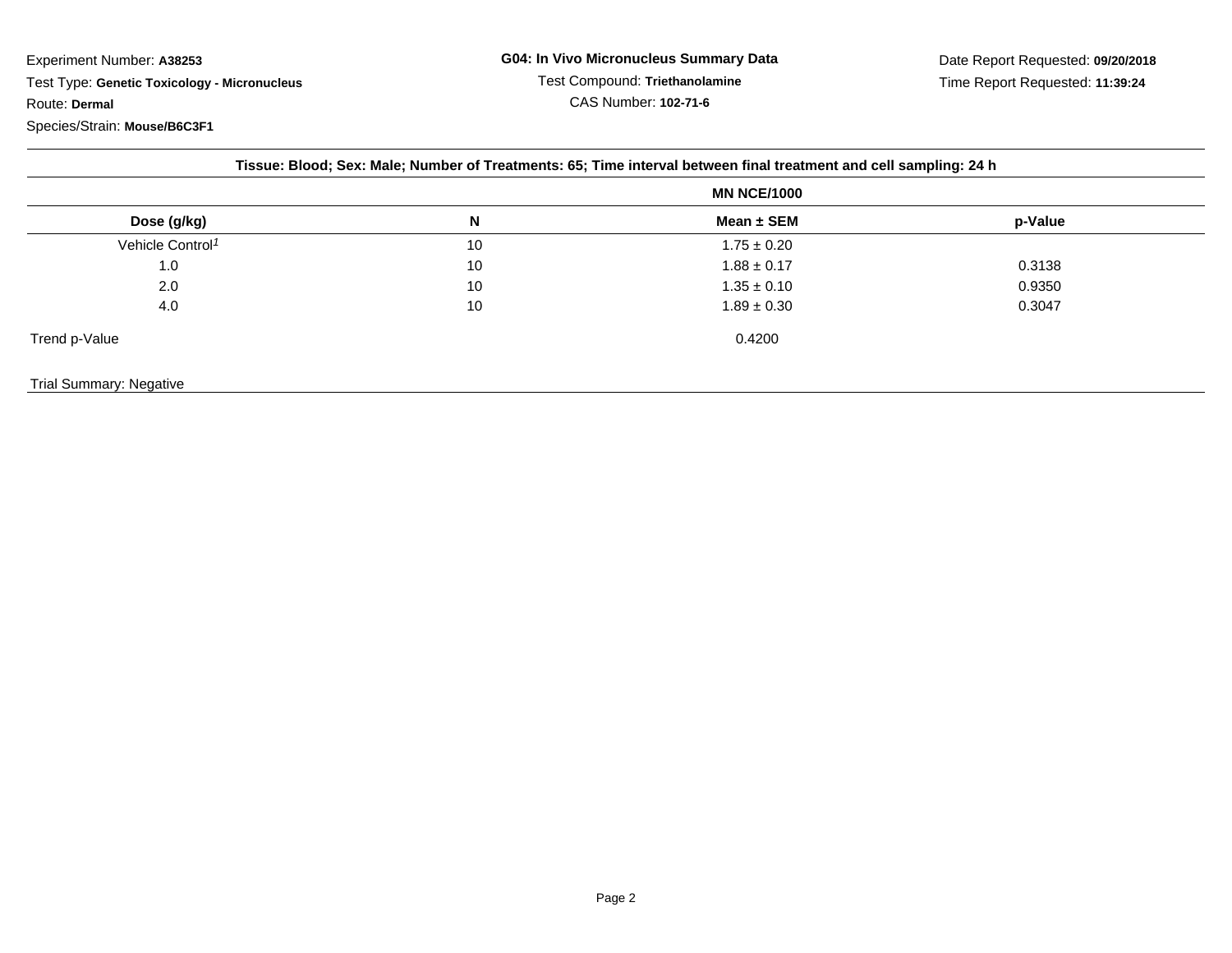|                              |    | Tissue: Blood; Sex: Female; Number of Treatments: 65; Time interval between final treatment and cell sampling: 24 h |                    |  |
|------------------------------|----|---------------------------------------------------------------------------------------------------------------------|--------------------|--|
|                              |    |                                                                                                                     | <b>MN NCE/1000</b> |  |
| Dose (g/kg)                  | N  | Mean ± SEM                                                                                                          | p-Value            |  |
| Vehicle Control <sup>1</sup> | 10 | $1.16 \pm 0.12$                                                                                                     |                    |  |
| 1.0                          | 10 | $1.20 \pm 0.08$                                                                                                     | 0.3890             |  |
| 2.0                          | 10 | $1.07 \pm 0.12$                                                                                                     | 0.7393             |  |
| 4.0                          | 10 | $1.00 \pm 0.11$                                                                                                     | 0.8813             |  |
| Trend p-Value                |    | 0.9250                                                                                                              |                    |  |
|                              |    |                                                                                                                     |                    |  |
| Trial Summary: Negative      |    |                                                                                                                     |                    |  |